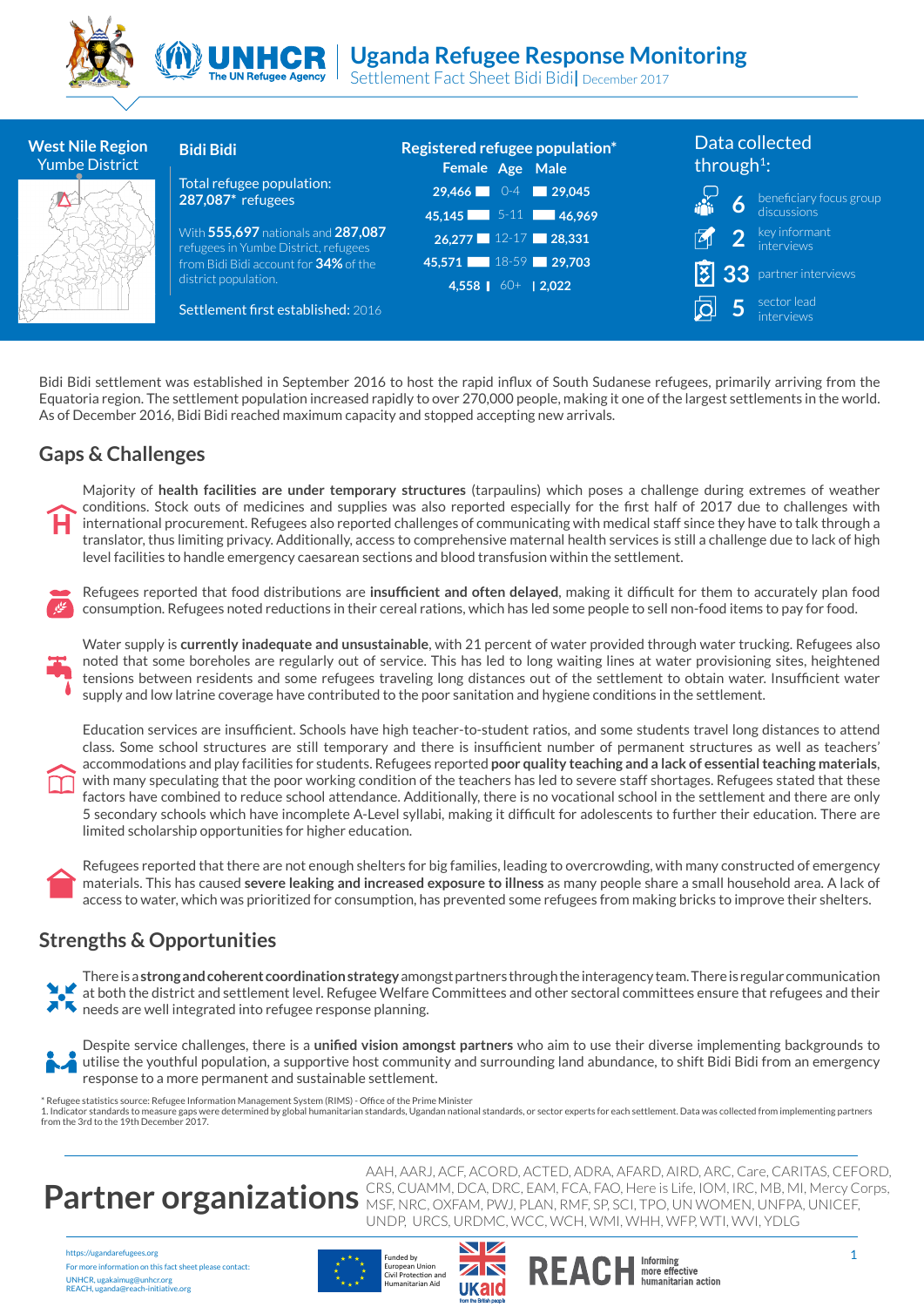**UNHCR** | Uganda Refugee Response Monitoring

Settlement Fact Sheet Bidi Bidi**|** December 2017

**The UN Refugee Agency** 



ukaid

For more information on this fact sheet please contact: UNHCR, ugakaimug@unhcr.org REACH, uganda@reach-initiative.org